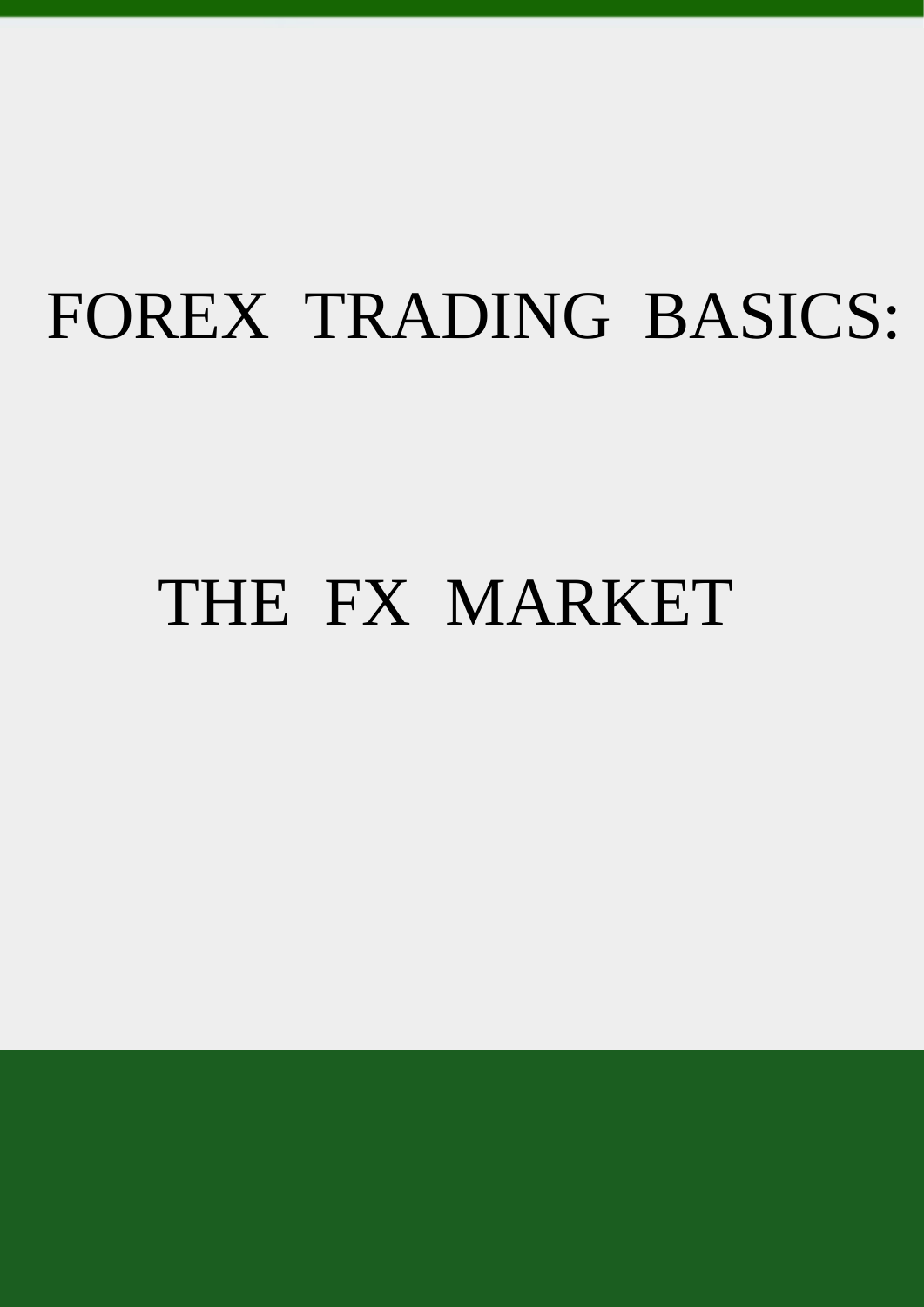**Chapter 1:**  OPENING THE GATES OF FOREX

**Chapter 2:**  CURRENCY, THE MAIN TRADED INSTRUMENT

**Chapter 3:**  WELCOME TO THE UNPREDICTABLE WORLD OF TRADING

**Chapter 4:**  TOOLS NECESSARY TO PREDICT THE MARKET

**Chapter 5:**  TRADING IN ACTION: 5 THINGS YOU **MUST** KNOW

**Chapter 6:**  READY TO START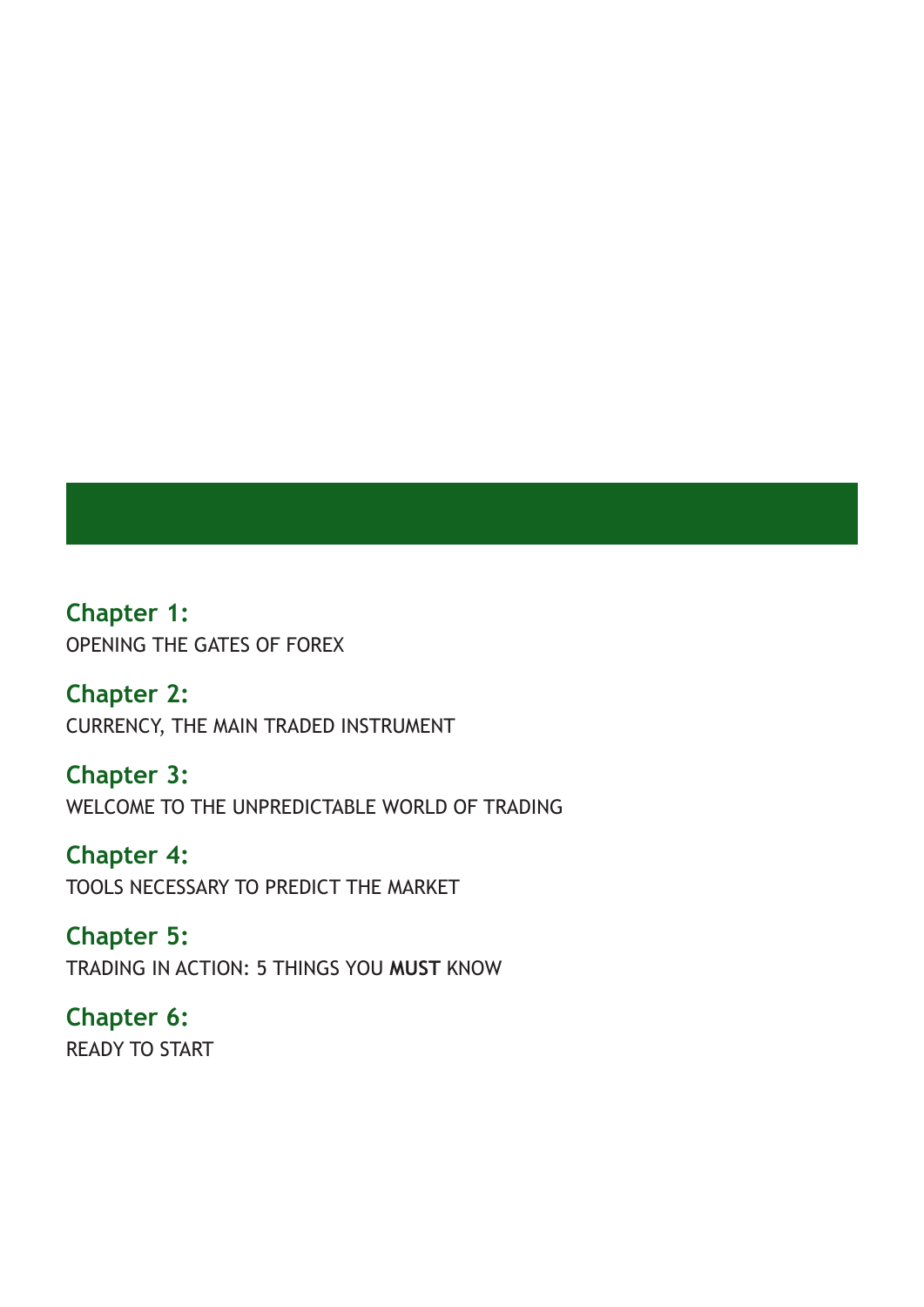## **OPENING THE GATES OF FOREX**

*You may have asked yourself why you are getting interested in the Forex market, what attracts you that much and why you have decided to start trading. Actually, there may be many reasons, but let us note that the most important one is the independence. The advancement of the Internet made the market available around the globe and thus possible for people to trade online. The reason of the growing interest is the financial independence which is possible to gain through going deep into Forex and trading wisely. No matter you are a doctor, teacher, manager or a journalist, still you may be involved in this limitless market. Here you do not have to deal with any boss and bare someone's appeal or anger; you are accountable only to your personality and thus are free to make your own decisions.* 

*Are you interested? Let us introduce you some important features about Forex market, which will help you in studying this interesting area and obtaining profit from it.* 

#### **What?**

For ordinary person not engaged in Forex trading, it is very easy to explain the definition of Forex with an example of travelling to different countries. When arriving at one country, the first thing to do for a visitor is to exchange the money of his/her country with the currency of the particular country. This process is itself participation in Forex market- exchange one currency for another.

The term Forex stands for the Foreign Exchange and can be defined as an international currency market. Forex is very unique in its essence because it is everywhere neglecting the factor of time zone and geography. In contrast to other physical markets, where monopoly can exist, in Forex market despite the very different market participants, there is no any dominance, and the market remains out of any control.

A question may arise: what is exchanged on Forex? The answer may be quite surprising for you: absolutely "nothing". All the instruments, including the most popular currencies are not physically exchanged on the foreign exchange market. Market participants just conclude a bet among each other on the currency changes, leaving a margin hundreds times less than the volumes of this betting, and later one participant pays another the sum of the gain (such scheme is known as a margin trading).

The rate of the currency is always changing, fluctuates, and this happens because of different factors. Due to these fluctuations it becomes possible to make a profit from speculative trades. Foreign Exchange is the World's largest and most active market. It operates every day except the weekends, and its volume reaches up to \$5 trillion a day and surely, the volume is different for various participants.

#### **Who?**

In general, the Forex market is comprised of four different groups. The most influential participants of the market are the **major banks, bank associations** (like HSBC, Citigroup, Barclays Capital, JP Morgan), and a few **central banks**, such as the European Central Bank, the Bank of England, and the Federal Reserve of the US. The whole bank community, dealing with currency exchange and credit operations, forms the inter-bank market. The aim of such market players as central banks is not getting a profit, but adjusting the currency rates, and thus, the economy of their countries. Very often, central banks make deals not directly, but through major commercial banks, concealing their activities. In fact, it becomes obvious that the banks of this group are not ''just'' making deals, but also suggest their own prices. Active participants of the market, as usual, make deals up to millions and milliards of USD and trade with their own, not borrowed money. In Forex, such participants, offering their own prices and making deals of almost unlimited volume, are called *market makers*.

**CHAPTER** 

The second layer belongs to the **investment, insurance, pension funds, medium-sized banks and large corporations**. These market participants perform currency exchange operations for the investment purposes and for business deals, sometimes for long-term speculations. One of the largest investment funds in the world is ''Quantum'' of George Soros. Funds can attract billions of dollars of borrowings and can withstand even the intervention of central banks in the foreign exchange market.

The third group of participants is the **financial companies**. In fact, they are the intermediates between the **individuals** and the market. These individuals, both physical and legal, form the fourth group of participants in the Forex market. In fact, financial companies have overcome the barrier of engagement into the Forex market for the individuals. In addition, Internet development made brokerage services available for everyone around the world.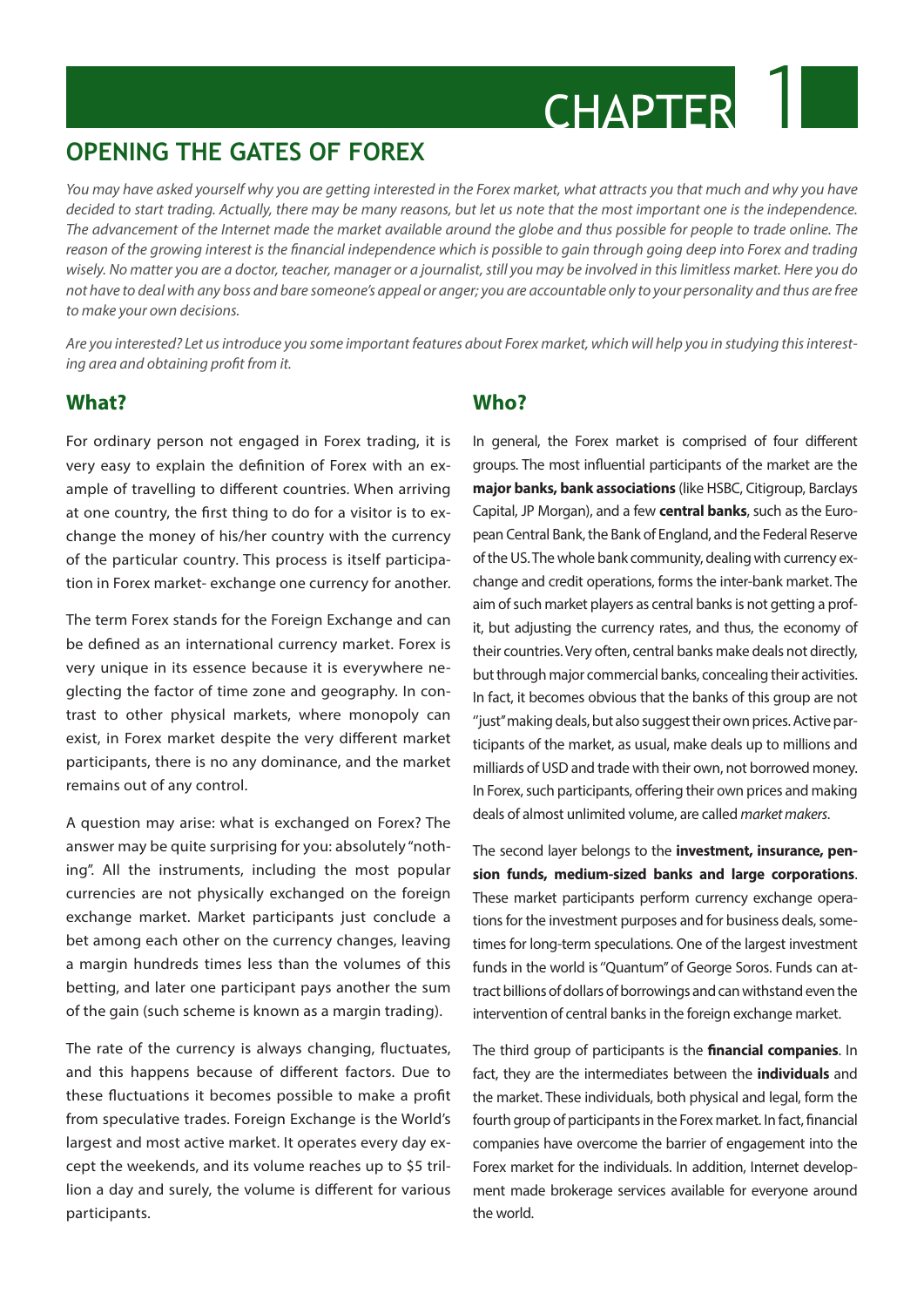#### **When?**

In general, the Forex market operates 24/5 (from Monday to Friday). However, 3 market sessions are distinguished: Asian, European and American sessions.

**American (**New York) opens at **8:00 am** to **5:00 pm** EST (EDT)

**Asian (**Tokyo) opens at **7:00 pm** to **4:00 am** EST (EDT)

**European (**London) opens at **3:00 am** to **12:00 noon** EST (EDT)

The most active session is the European, then American, and the least active is the Asian. Market participants had better trade in times of high market activity, when trades on the major stock exchanges around the world take place and when there is a high probability of publication of interesting macroeconomic data - this information can be learned from the economic calendars in the websites of financial companies.

#### **How?**

You may have a question how to be involved in Forex market? The answer is quite simple: through brokerage firms! Brokers are the ones who give an opportunity to small in-

vestors to initiate operations on the Forex market.

For becoming a client of a broker, one needs to open an account and make a deposit. The deposit requirements vary from broker to broker. For instance, IFC Markets requires a minimum of \$1 per starting trading. For the purpose of increasing the client's profits, every company establishes certain credit level, which is called leverage. The client deposits X amount into the Broker's account. Based on the chosen leverage, the client receives a certain amount of money by the Broker to trade (for example, if deposited \$100, and the leverage is 1:100, the total amount to trade becomes \$10,000). However, in case the trader loses, he is losing only the amount he deposited, which in this example is \$100. Thus, it may be concluded that for trading with 100,000lot in case of 1:100 leverage, \$1000 deposit is required.



#### **Why?**

**LIQUIDITY:** Forex market is different from the markets where people buy or sell products, property, etc. For instance, when selling an apartment, how many buyers can you find for only 1 second? Zero… How many of them can you find during a day? –Maybe 3-4. In contrast, Forex market does not have such limits, as a trader may open positions and make deals with the market maker only in 1 second. High liquidity is highly attractive point for every investor because it enables the possibility to trade with any volume.

**PROMPTNESS AND AVAILABILITY:** As Forex market operates for 24 hours, the access is possible at any time in contrast to stock market, which is open only during trading hours, which surely may not be convenient for your time zone. Forex traders do not need to wait to react on an unexpected event as it happens in other markets. 24 hours operation lets traders trade whenever they like: after work, at nights, during their leisure time, etc. For trading one needs just to have a laptop or a mobile and Internet connection. Take into consideration that at the weekends Forex market is closed, thus hurry up to manage your trading until Friday night.

**COSTS:** The client sells the traded currency with the Bid price and buys with the Ask price. The difference between them is called Spread. Surely, this spread is different depending on the currency pair and the clients prefer low spread, because, in fact, it affects the results of trading. The spread is greater for those currencies that are traded less frequently, thus the spreads of major currencies is quite low. IFC Markets offers low and fixed spreads to its clients.

**LEVERAGE:** All traders have an opportunity to trade with greater volume due to the leverage which is provided by the broker. More precisely saying, it is the availability to make profit from a large position in the market for a small cost, known as margin. Different companies provide different leverage sizes. For instance, IFC Markets suggests up to 1:400 leverage. There are some leverage limitations depending on the account types and the volume of the deals.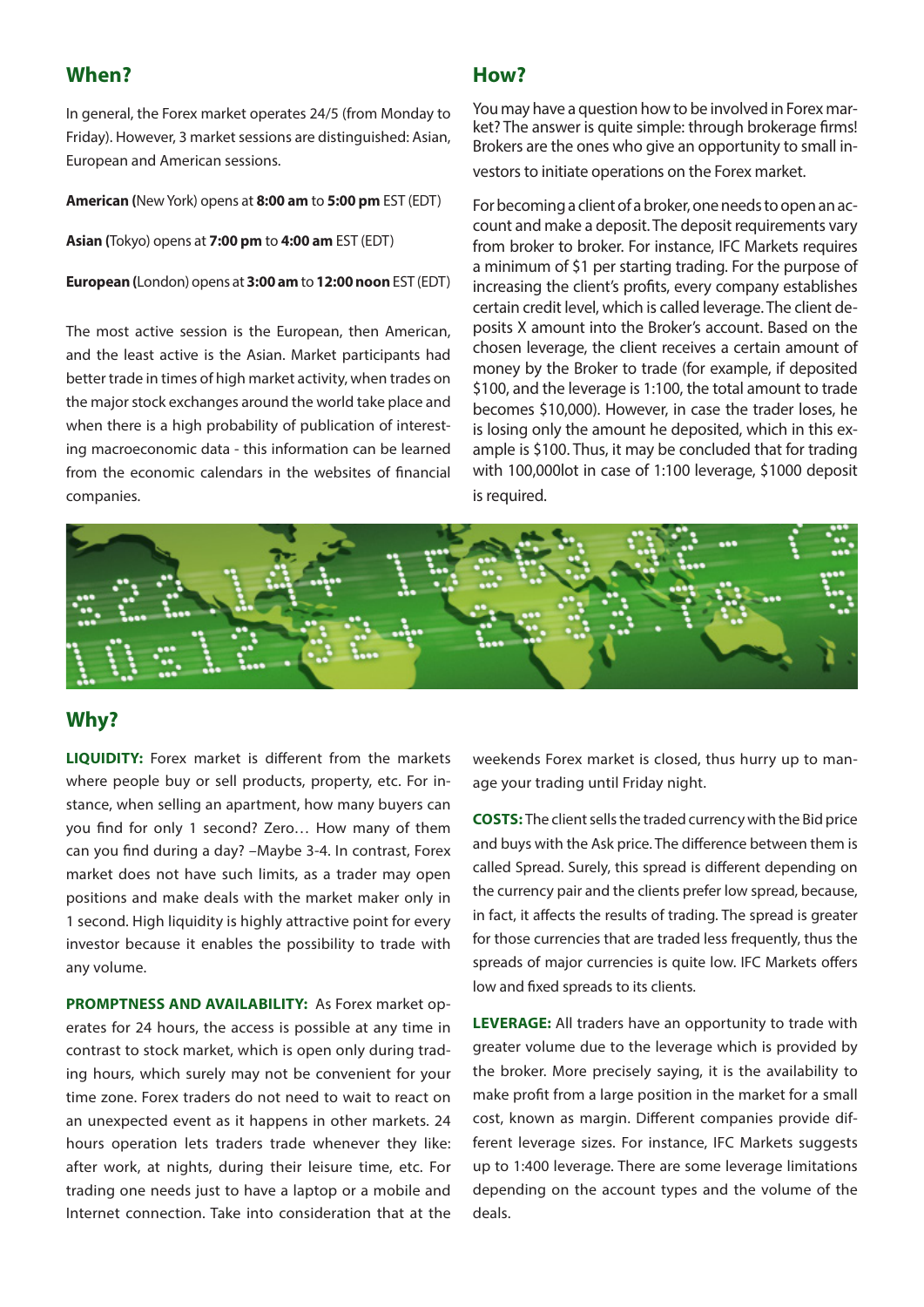### **CURRENCY, THE MAIN TRADED INSTRUMENT**

#### **Currencies: Prices and the Pips**

The main object of trading in the Foreign Exchange is the currency. Currencies are written in Latin symbols (ISO codes), which have become a traditional international practice. These codes have only 3 characters: the first two characters stand for the country name and the last character stands for the currency name.

In Forex market all the currencies are priced (quoted) and traded in pairs (like EUR/USD, GBP/USD), because in trading one needs to sell one currency for buying another, or vice versa. The first currency is known to be the base currency, whereas the second one is the quote currency. In the notation it is possible to write without a separating sign "/".

When a trader has bought a currency pair (bought a certain volume of base currency and paid for it with the quoted currency), this is called "open a BUY position." When, in the future, a trader will sell back the same currency pair (will sell the same volume of base currency and get for it the quoted currency), this is called "close a BUY position." Similarly, when a trader sold a currency pair (sold a certain volume of base currency and paid for it with the quoted currency) – it is called "open a SELL position", and when a trader bought the same currency pair (bought the same volume of the base currency and paid for it with the quoted currency) – it is called "close a SELL position." Note that the trader does not have to worry about where to take the base currency for opening a SELL position or opening the quoted currency for

the BUY position - these currencies are given temporarily by the company, in which the trader opened a trading account.

CHAPTER 2

When opening a BUY position, the trader makes his/her decision based on the exchange rate (currency price), which provides information about the number of required units of the quote currency to BUY one unit of base currency. In SELL position, as well, the decision is based on the exchange rate, which shows how many units of the quote currency you will get when selling one unit of base currency. Certainly you buy a pair when you predict it will appreciate and sell it, when you think that it will depreciate. In most currency pairs the quoted currency is USD (U.S. dollar). For example, in the EURUSD pair the base currency is EUR, and the quoted one-USD. But there are a few exceptions, where the base currency is the USD - for example, USDCHF (U.S. dollar / Swiss franc).

The cost of the base currency is measured by the quoted currency with certain accuracy. This accuracy or the minimum increment value of the currency price change is called a pip. For example, the cost of most currency pairs is given with an accuracy of 0.0001. But there are exceptions – these are the pairs with Yen, ie. pairs in which the quoted currency is the Japanese Yen (JPY), for example, GBPJPY (British pound / Japanese yen). 1 point in the Yen pairs equals to 0.01. It should also be noted that now in many trading terminals the value of currencies is increased by one more point (5 digits for most pairs, and 3 digits after the coma for the Yen pairs).

#### **Types of Currencies: Major, Minor and Commodity**

The list of Major Currencies includes all those currencies that are most actively traded in the market.

> **USD** American Dollar **EUR** International European Currency — Euro **AUD** Aussie, Australian Dollar **CAD** Canadian Dollar **GBP** British Pound Sterling **CHF** SWF — Swissie, Swiss Frank **JPY** YEN Japanese Yen

The rest currencies are considered to be the Minor Currencies. And, finally the Commodity currencies are of those countries, the internal trading of which is based on the export of raw

materials-oil, gas, metals, etc. Actually, there is a quite large range of such currencies, but the most important ones are Australian dollar, Canadian dollar and the New Zealand dollar.

There is also a classification of currency pairs by the USD presence in them. The major currency pairs are those in which there is the U.S. dollar (as a base or as the quoted currency).

Currency pairs having USD neither in base nor in quote currency are called cross pairs. The beginners are advised to trade the major currencies, and the experienced traders deal with cross pairs, as for effective trading with them it is required to have good economic knowledge of different countries. Here are some examples of cross pairs: GBP/JPY, EUR/JPY and GBP/EUR.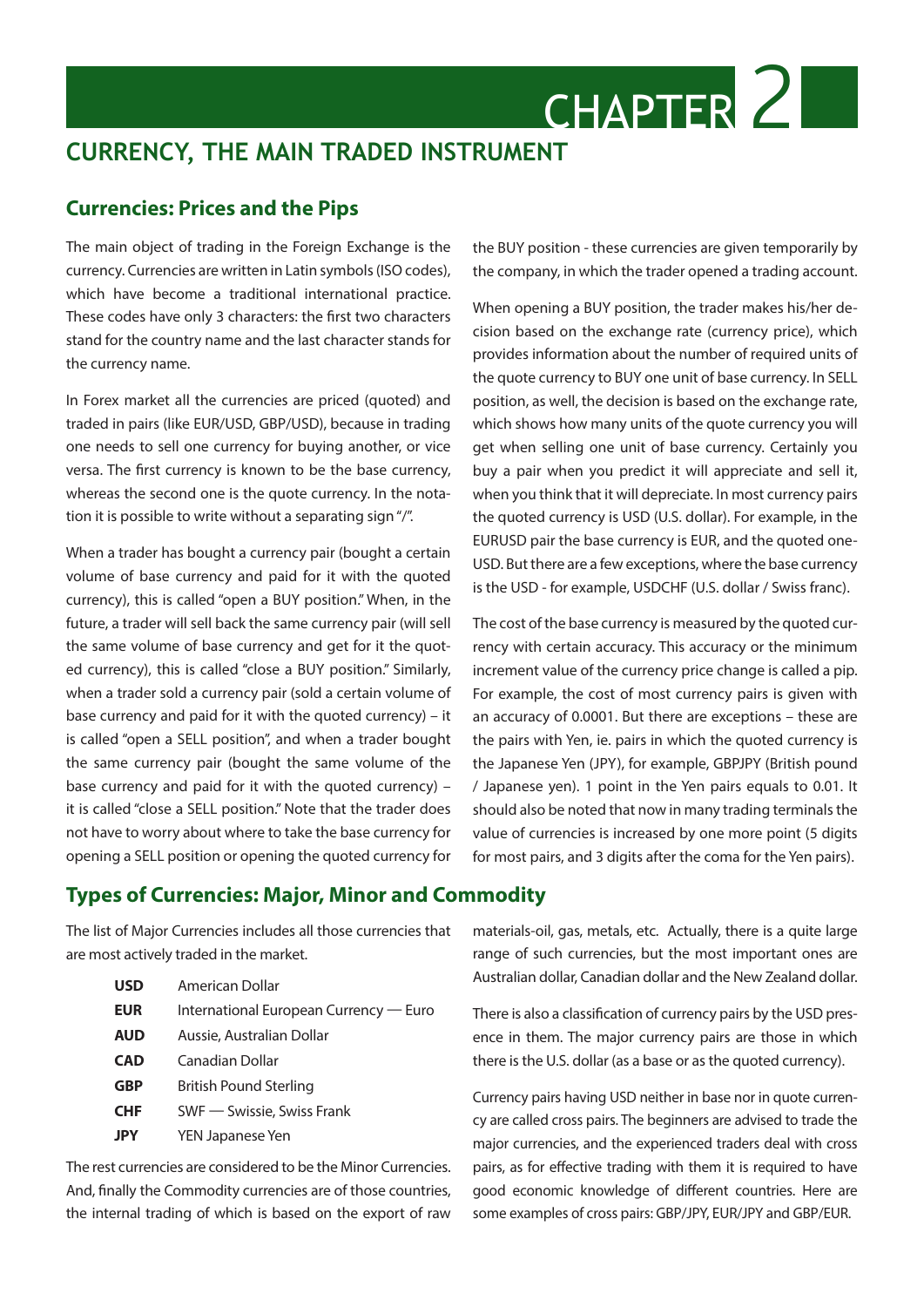## **WELCOME TO THE UNPREDICTABLE WORLD OF TRADING**

*Basically, currency pairs are traded in volumes of 100,000 units of base currency (standard lot), 10,000 units (mini lot) or 1,000 units (micro lot)..*

*Standard = 1 lot = 100 000 Mini = 0.1 lot =10 000 Micro = 0.01 lot = 1000*

*Just for keeping in mind let's bring an example. If you open a position of 1 lot for GBP/USD for the ask price of 1.5000, you are purchasing 100,000 British Pound while selling 150,000 USD. In case of opening a micro position (0.01 lot), for GBP/USD for the bid price of 1.5000 you are selling 1000 British Pounds, while purchasing 1,500 US Dollars.* 

#### **Buy/Sell = Long/Short**

Before opening any position, every trader has to determine whether to open a BUY or SELL position. If you want to buy the base currency and sell the quoted currency, this means that you are expecting the base currency to rise so as to sell it back at higher price. Such positions are used to be known as Long positions. In contrast, if you want to sell the base currency for buying a quote currency, this means that you want the base currency to fall in price so as to buy it at a lower price. Such positions are known to be as Short positions. So, keep in mind, that Buy=Long and Sell=Short.

When speaking about the prices of the currencies, we have already mentioned that they are called rates. Anyway, it is very important to mention that in Forex every quotation has two prices- Bid Price and Ask Price. These pairs are usually denoted by a slash "/", where at front stands the rate of Buy, and after- the rate of Sell, such as USD / JPY 104.75/104.85. The bid price is the price at which the broker is ready to buy the base currency for the quote one, while the ask price is the price at which the company is selling the base currency for the quote one. So it can be understood that the concepts of buying and selling in relation to you are actually "reversed." Buying and selling in this formulation is not performed by you, but by the party offering you a quotation. More precisely saying, if you need to buy a base currency, you can do it by Ask price, while selling, you need to do it through Bid price.

CHAPTER<sup>3</sup>



#### **Trading Example**

Let's assume that the EUR/USD current exchange rate is 1.3088 / 1.3090. Based on some technical analysis you have assumed that the euro is going to rise in value. That is why you make a decision to buy 10,000 EUR (0, 1 lot) at 1.3090 (the ask price). So, you bought 10,000EUR and paid 13,090 US Dollars for that.

No one has to have that 13,090 US Dollars in order to buy Euro. Your deposited money may be much less, but due to the leverage provided by the broker you will have the opportunity to trade with high volumes. You just need to deposit an amount, which is considered to be the margin

for providing you with higher virtual credit amount. For example, you may have leverage of 1:100. In this case you need to have only 130.9\$ deposited on your account so as to open such position.

If your predictions come true, and Euro has risen to 1.3199/1.4001, you then decide to sell it. In this case you have to sell your Euros at Bid price (1.3199). Thus, you are buying back the USD, but selling the Euro at higher price (1. 3199). So, we end up with 13,199 USD. As the company takes the 13,090 USD, our profit becomes **109\$**.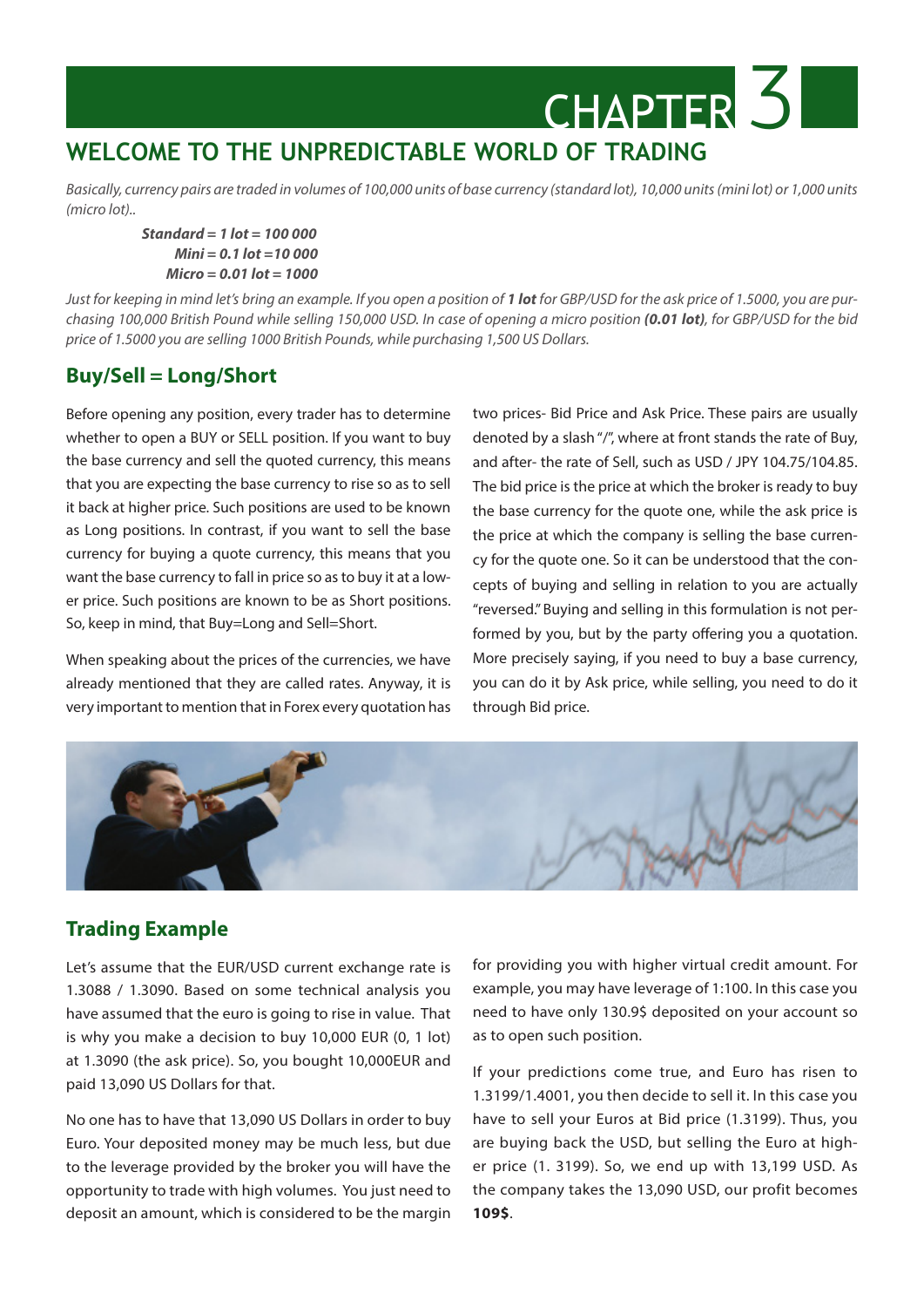### **TOOLS NECESSARY TO PREDICT THE MARKET**

*Price movements depend on very many factors such as economic conditions, political policies, macro statistics of economic announcements made by influential officials, and many more. So, it is still possible to predict the market. There are mainly 2 analytical methods in Forex market: Technical and Fundamental. We will refer to all of them separately.* 

#### **Technical Analysis**

This type of analysis is based on the assumption that the trend of the exchange rate is already incorporated in the history of their past fluctuations. The basis of such an assumption is that, fist of all, any complex object (market is a very complex object) is inertial, and secondly, the history tends to repeat. A trader, using technical analysis, builds charts of currency rates, finds trend lines on those charts, determines the shape of a trend reversal and calculates various mathematical indicators, on the basis of which makes the decision to open a long or short position.

Certainly it is important to understand that the concrete prediction is impossible, because the factors affecting the currency rates are psychological, political, economic, and so on. There is no any physical law that affects the market, based on which analytics could make 100% predictions.

Technical analysis is based on the time series of the sequence of currency pairs prices, each point of which is a relatively short period of time- time frame. In fact, the time frames are the following: 1 minute, 5 minutes, 15, 30, 60, 1 day, 1 week and 1 month. These numeric price series are analyzed by mathematical methods or evaluated by traders visually from the graphs.

By Chart analysis it is implied that for predicting the market solely graphical images of the market are used (price graphics, volume graphics) and its graphical models. Actually these are the simplest methods as they require minimum software. So, 4 basic types of charts may be distinguished:

> **Tick chart Line chart Bar chart Japanese candlesticks**

Speaking about technical analysis it is highly important to mention the tools that are used by the traders most often: technical indicators and patterns. There is a quite large range of such tools, but we will illustrate the most used ones:

CHAPTER<sup>4</sup>

**• TREND LINES** - lines joining higher and higher low points (uptrend) or lower and lower high points (downtrend). Prices breaking through these lines can point out the beginning of a possible change in price direction.

**• MOVING AVERAGES** - smooth out past movements and indicate a possible new trend.

**• REVERSAL PATTERNS** - sequences of maximums and minimums, such as head-and-shoulders.

**• SUPPORT AND RESISTANCE** - the price levels at which the future dynamics of prices tends to stop and / or reverse.

**• RELATIVE STRENGTH INDICATORS** - show overbought or oversold condition of the market.

**• FIBONACCI LEVELS** - price levels that indicate the purpose of possible corrective movements from previous large price movement.

**• MACD** or Moving Average Convergences/divergerence-Comparison of the dynamics of the two moving averages to identify early trends and trend reversals.

**• CYCLICITY INDICATORS** - Often prices oscillate; pass a phase of growth, decline, keeping the overall long trend. Cyclical indicators help to find such cycles.

Note also that the growing market is often called the **bull market**, and falling market - **bearish**.

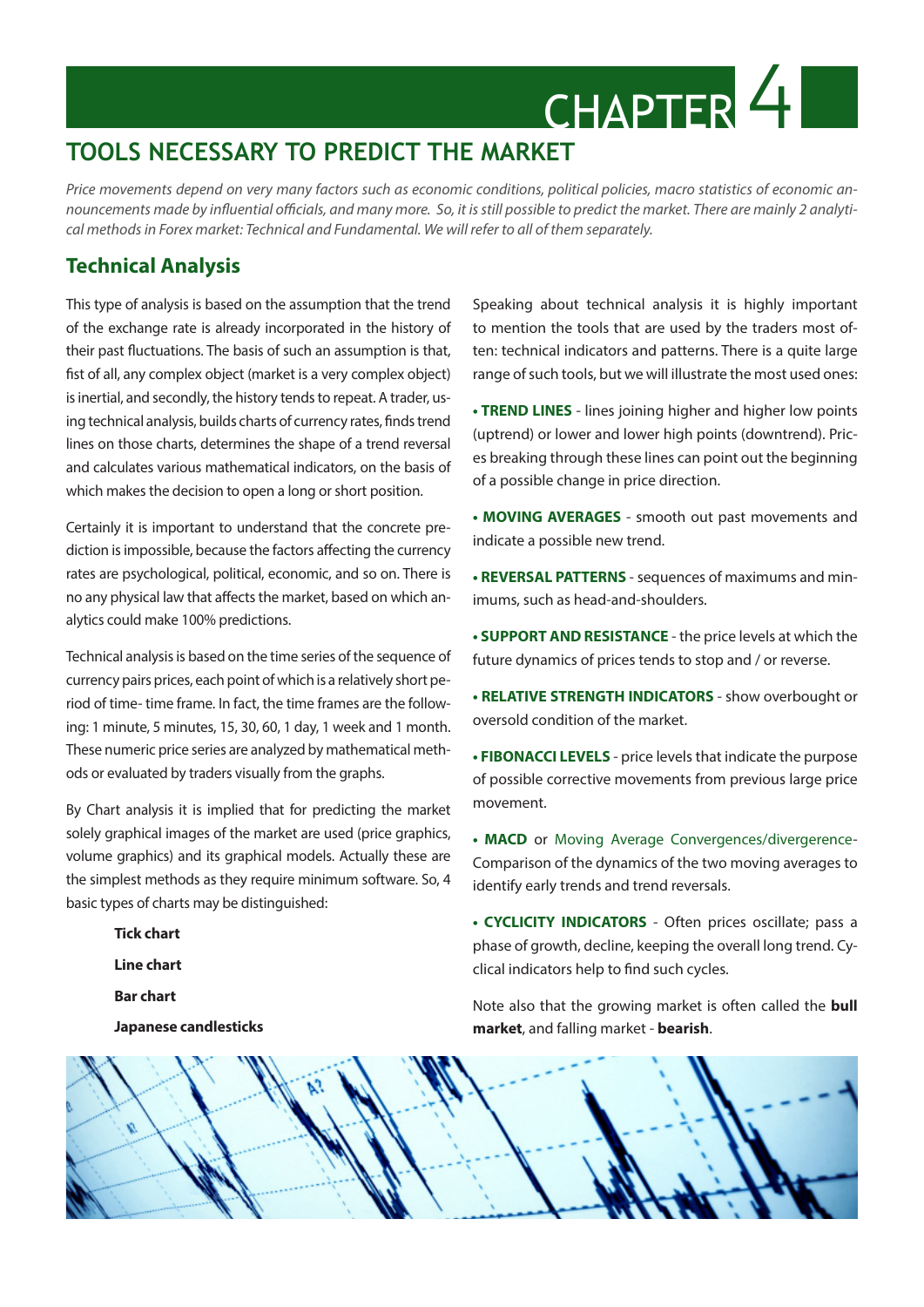#### **Fundamental Analysis**

This type of analysis studies the macroeconomic events, political news and other events of the world which somehow affect the rates of the currencies. The main difference between the fundamental and Technical analysis is that the Fundamental one is based on the principle that the prices of the currencies on the Forex market are the reflection of supply and demand, which in their turns depend on fundamental factors of the economy. In contrast, technical analysts do not consider the study of the reasons of price changes important and put an emphasis only on the study of the price dynamics and history of price movements.

Events affecting the market may be distinguished between 2 groups: expected and unexpected. These events include the publication of various economic indicators, which contribute to prediction of upcoming important events. In contrast, unexpected events may not be forecasted in any way because the group of such events includes natural disasters, political revolutions, acts of terrorism, etc.

According to Fundamental analysis predicting the changes of the prices is possible through predicting the factors which affect the supply and demand. So, the difference between the two analysis methods is the following: for technical analysts if the prices have changed, then something has changed in supply or demand, and the reason is no longer important because the prices have already changed. In contrast, fundamental analysts pay high attention to the factors affecting that change.

So, what factors have the most focal affect on the currency price changes?

> **GDP** (Gross Domestic Product) **The volume and dynamics of government expenditure**

**The volume and dynamics of income to the state budget Deficit / surplus of the budget The aggregate consumption The aggregate private investment The level of private savings The volume of the export The volume of the import Unemployment Inflation**

It should be mentioned that traders may not wish to spend their time on studying Fundamental analysis and doing it themselves. Most of all they prefer following the professional financial analysts. Such kind of analysis is available, because it is published in newspapers, is present in Web, on TV and Radio. In addition, there are brokers which provide their own analytics on their websites which makes the process of trading much more easy for the traders.

An important part of the market analysis is the analysis of expectations, which deals with the mood and emotions of market participants (traders). In contrast to conventional methods of analysis, by learning expectations, we are trying to understand and measure (for example, through surveys) what traders expect for today and for the nearest future. During the trading, each participant has an opinion, and of course, these opinions of large groups of market participants may have an impact on the market itself, and trading results as well. These views form the overall mood of the market. Understanding and appreciation of these sentiments are quite effective for understanding the actions of market participants in the present and in the nearest future. A variety of indices of expectations (this is a part of macro-economic statistics) is regularly published in the Internet.

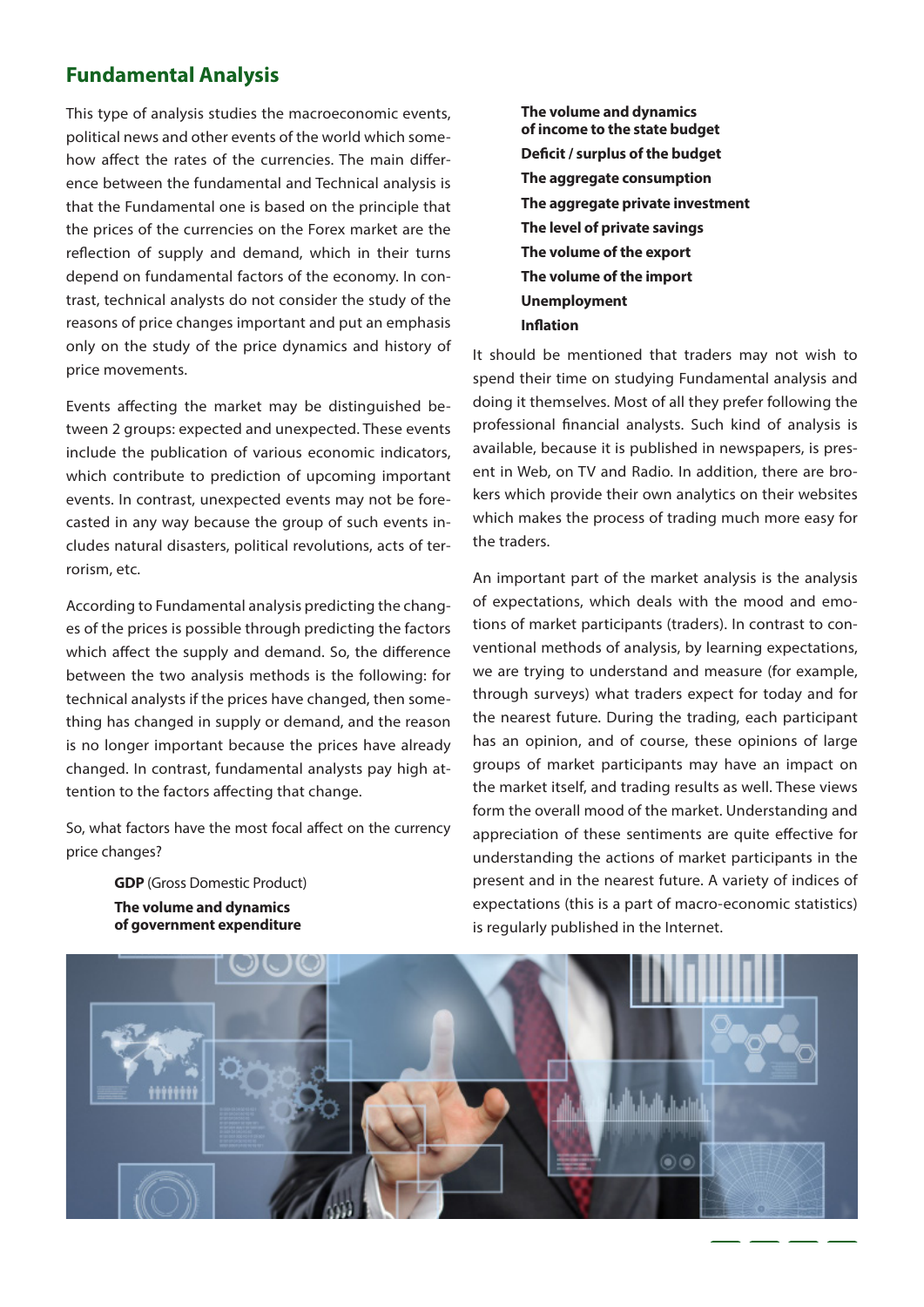**TRADING IN ACTION: 5 THINGS YOU MUST KNOW**

#### **1"When you know better you do better."**

Different people think about Forex market in different ways. Some of them judge the market as a very confusing sphere, and think that trading in Forex is very difficult. In contrast, others think that trading is very easy and does not require any knowledge. So, who is right?

Actually, both views are wrong: Forex market is not a complicated and difficult one, but at the same time everyone who wants to start trading needs to have knowledge about the market so as to be able to make profit rather than losses from it. Surely, this does not mean that, for example, only those,

who have economic education, are able to be involved in Forex. Every individual may start studying Forex and needs to know the basic things in order to start. The most important thing is to learn how to analyze the market situation and to coordinate actions in accordance with this situation. Besides the analytics, the beginners should understand that even when starting trading they may always develop their skills, because Forex is not an area with any limits in terms of advancement, thus every day is possible to learn a new thing, which has become quite easy with the help of Internet through the company websites and other traders as well.

CHAPTER<sup>5</sup>

#### Trading in Foreign Exchange market is a very risky process. Mainly, the reason people lose at the beginning is that they do not have enough **2Just Do it yourself. Trading plan.**

knowledge, have not ever trained and studied the market, do not know how it works. Of course in this case it is easy to suffer losses.

You should have your trading plan before starting trading. Never follow someone's experience, because somebody's strategy will not necessarily work for you. You had better follow your own market views, risk tolerance level and make your own trading plan. Your trading lan should include the following essential aspects:

- Your objective in trading it should be your target or an expected result (in terms of profit) from your trading.
- Use of trading strategies that have been proved to work in your trading experience.
- Trading strategies, use of analysis based on which you will decide to enter the market.
- Trading analytics, based on which you enter the market (open a trading position).

**•** The formation of own risk management system - you have to know in advance how much the risk may reach for any of your position and what proportion of your deposit you are willing to take under the risk.

#### **3 Knowledge is of no value unless you put it into practice.**

No matter how curious you are towards the Forex market, you should understand that in order to have a better understanding of the

market, you need first of all trade in Demo account. IFC Markets gives you an opportunity to try yourself in

Demo account without any deadline. By this way you will study everything you will need in future real trading. Thus, open a real account and invest real money only when you feel sure you are ready for entering the world of trading.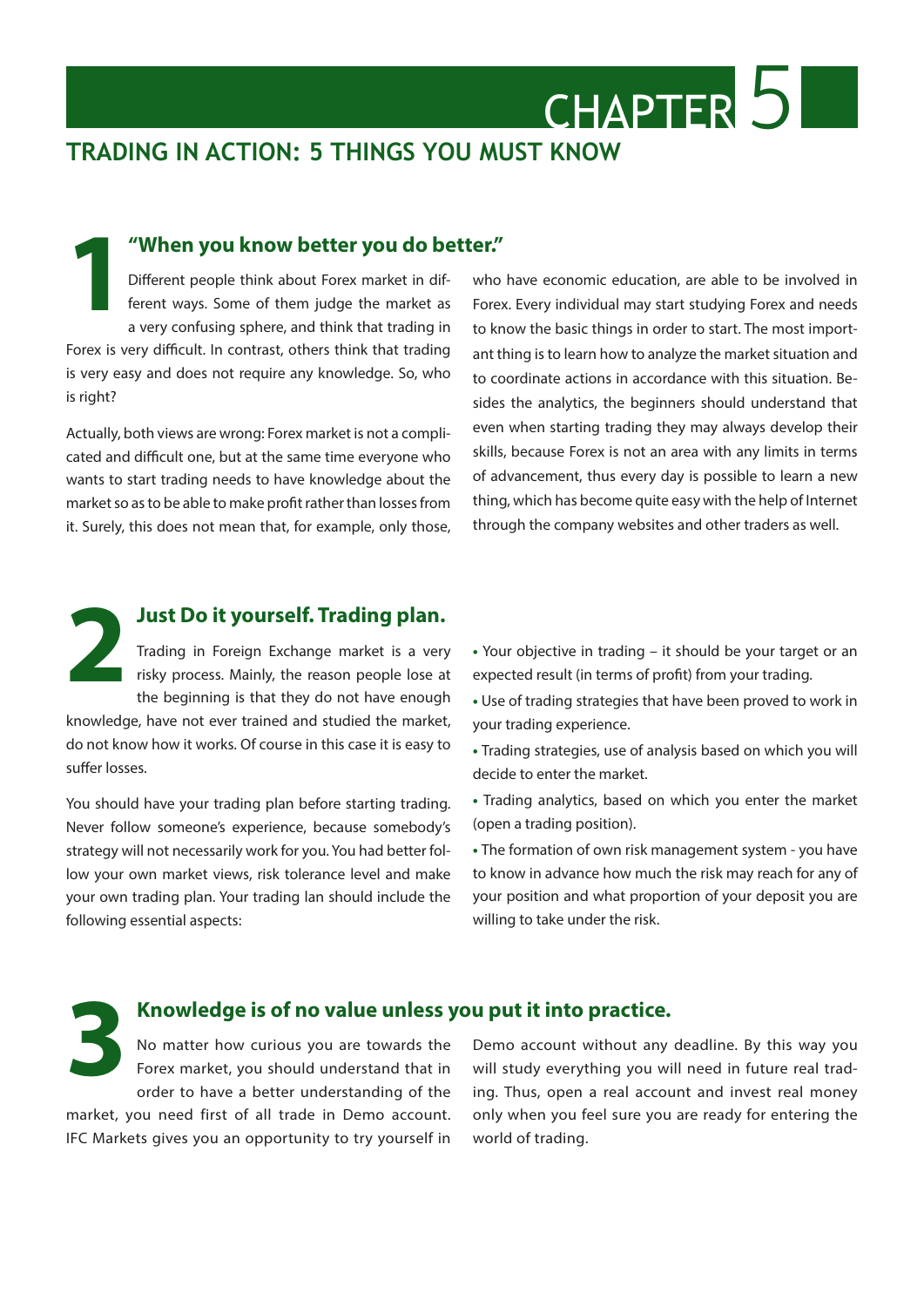

**4 You'd better manage your risks! •** You do not need to risk more than 2- 20% of your total capital (deposit). Risk management will help you to avoid suffering high losses on any trade.

**•** Use of stop losses. These orders are for automatic closing of your positions at a particular price so as to limiting losses at the times you do not follow the market. Stop losses are essential for risk management, and require close study.

**•** Determine your position size based on how much you will lose if the stop- loss has worked at the set price. This loss should not exceed a pre-determined level of risk.

**•** Control your emotions, which may overrule the situation and make your trading stressful and nervous. Don't forget that rationality is the key to successful trading.

#### **5 Confidence – half the battle.**

It was already mentioned about the risky character of trading. In spite of the different methods of analysis that are used by the traders, still everyone should know that the market cannot be predicted by 100%. Surely, people invest much money in Forex, and it sometimes turn to be very ineffective because the market

may go in another direction, thus resulting in high losses. Anyway, the most important think while trading is to remain psychologically balanced and strong, because when falling into depression, you may not make a rational decision. You just need to be relaxed so as not act nervously and irrationally.